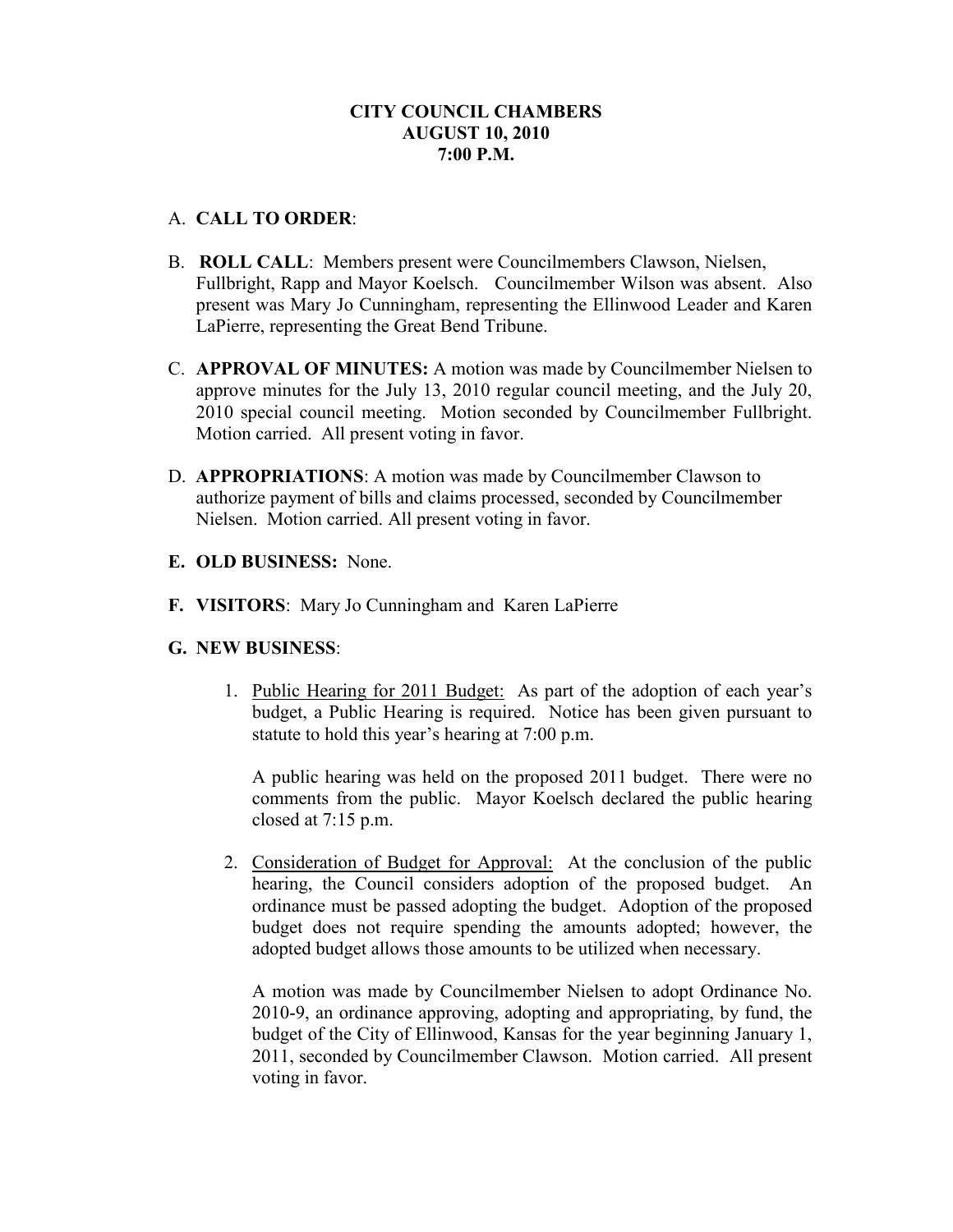#### **CITY COUNCIL CHAMBERS AUGUST 10, 2010 7:00 P.M.**

A motion was made by Councilmember Nielsen, to adopt Ordinance No. 2010-10, an ordinance attesting to the increase in taxes levied for the 2011 budget, necessary to finance public services for the City of Ellinwood, seconded by Councilmember Fullbright. Motion carried. All present voting in favor.

3. KMGA Board of Directors Appointment: The City is entitled to appoint a director to the Board of the Kansas Municipal Gas Agency. An alternate director may also be appointed.

 A motion was made by Councilmember Fullbright to appoint Robert Peter as director and Dave Lloyd to serve as alternate director to the Board of Kansas Municipal Gas Agency. The motion was seconded by Councilmember Rapp. Motion carried. All present voting in favor.

4. Delinquent Accounts Review: Our accountants recommend that we annually review our delinquent accounts and write off those accounts which are becoming aged. A review and write-off of older accounts provides us with a more accurate amount of collectible accounts receivable at year end. Although the accounts are written off, the city will continue with collection efforts including referral of the accounts to the State of Kansas Setoff Program to offset against tax refunds or funds. The city's percentage of bad debts is very low and generally does not exceed one-half of one percent.

 A motion was made by Councilmember Clawson to approve the list of delinquent accounts as presented for write off, seconded by Councilmember Nielsen. Motion carried. All present voting in favor.

- 5. Review of Cereal Malt Beverage Application: Presented to council was an application for a cereal malt beverage license submitted by Fattys Bar & Grill. A motion was made by Councilmember Clawson to approve the cereal malt beverage application for Fattys Bar & Grill, seconded by Councilmember Rapp. Motion carried. All present voting in favor.
- 6. Consideration of Non-Smoking Policy: Presented to council was a proposed draft of a Non-Smoking Policy. The non-smoking legislation enacted by the Kansas legislature requires that all employers adopt a nonsmoking policy. The statutes require that employees be given a copy of the policy and that they acknowledge receiving a copy. A motion was made by Councilmember Fullbright to accept the No Smoking Policy as presented, with the amendments noted, seconded by Councilmember Nielsen. Motion carried. All present voting in favor.